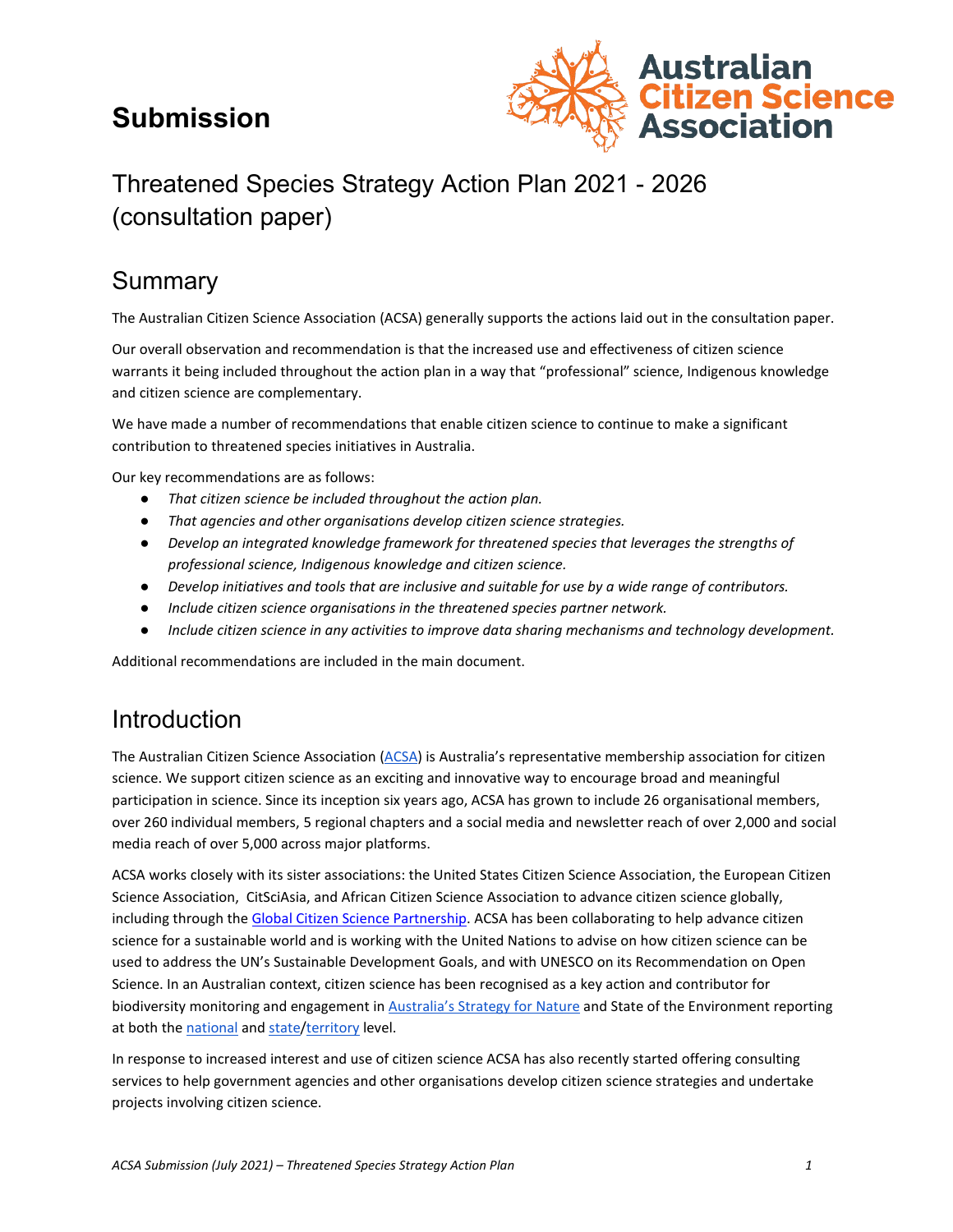# Current State of Citizen Science

### **Role of Citizen Science**

There is increasing recognition of the critical national role of citizen science, especially its ability to increase community participation in science, improve awareness, form partnerships and ultimately support the generation of research-ready data to complement traditional researcher-led programs. Indeed, in some domains such as biodiversity sciences and meteorology, citizen science has played an operational role for decades. There is also recognition that science can be significantly enhanced by increasing the diversity of people involved in science and the tremendous capacity to scale efforts spatially and temporally.

Recent international research and analysis has shown that:

- 65% of biodiversity occurrence data in the Global Biodiversity Information Facility (GBIF) is now sourced from citizen science (a rise from 11% in 2007) (Heberling et al 2021).
- Australia ranks third (behind US and UK) in science publications incorporating citizen science (Pelacho et al 2021).
- Australia is the top contributing nation in the southern hemisphere to the citizen science app iNaturalist, and in the top four contributing nations globally, with over 1.6 million observations of over 36,000 identified species contributed by almost 27,000 users (Mesaglio &Callaghan 2021)
- In 2015 it was estimated that globally 1.3 2.3 million volunteers contributed \$667 \$2.5 billion in-kind annually to biodiversity citizen science (Theobald et al 2015).

Citizen science is about more than community engagement - it is also a valuable way to collect data to inform policy and monitoring activities. Indeed, the United Nations Environment Program has identified citizen science as a valuable tool to collect data to fill gaps in both local initiatives and national level reporting (e.g.: for Sustainable Development Goals).

### **Alternative Data Sources**

Professional research can survey deeply or broadly but not both. Research has shown that traditional data sources alone are insufficient, and that citizen science data is an important alternative data source to incorporate into research, planning and policy. The value of citizen science has been demonstrated in Australia through analysis of citizen science bird observations that found that citizen science can serve as a complementary source to professional data (Callaghan et al. 2021). The widely used FrogID Project has verified almost 400,000 frog observations and led to increased data on frog persistence post bushfire as well as increased data on vulnerable species such as Sloane's froglet. Citizen science represents a way for professional research to harness the citizen science "crowd", not only in data collection but also data analysis, providing local "on the ground" insight and direct conservation actions.

#### **Citizen Science and Government**

Government organisations are starting to recognise the value of citizen science and are developing citizen science strategies that see citizen science as not only supporting their community engagement and outreach activities, but also inform their scientific programs. Geoscience Australia and the NSW Biodiversity Conservation Trust are two examples where ACSA has provided assistance in the development of organisation-wide citizen science strategies.

#### **Citizen science and threatened species**

A review of citizen science programs in Australia has found over 130 different programs with relevance for more than 1,700 threatened species in Australia (NESP Threatened Species Hub; Steven 2019, Lloyd et al 2020). This work was part of th[e NESP Threatened Species Recovery Hub,](https://www.nespthreatenedspecies.edu.au/projects/citizen-science-for-threatened-species-conservation-and-building-community-support) and found four broad categories of activities that citizen scientists undertake: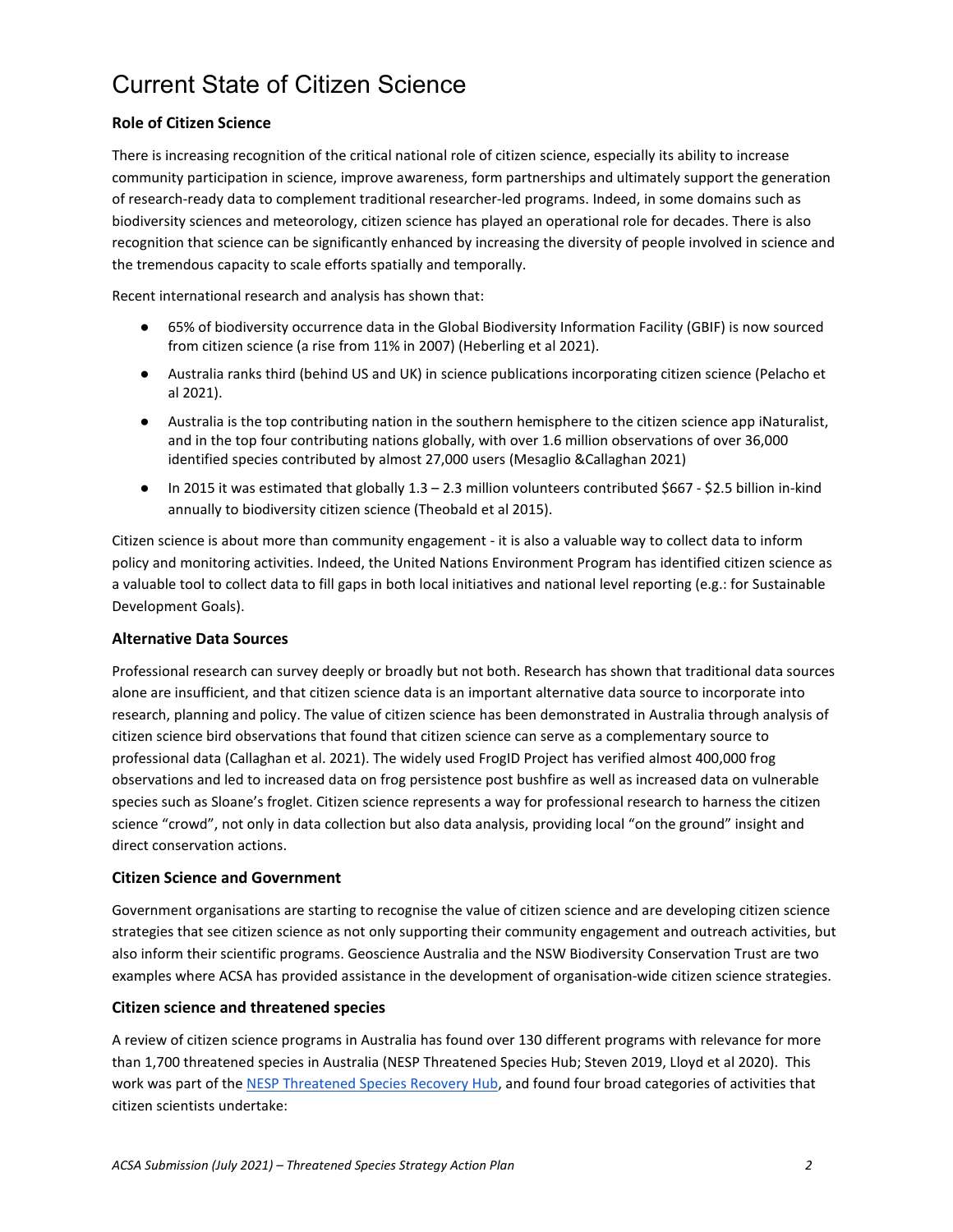- 1. Targeted direct observation of species
- 2. General monitoring in habitat (with the potential for direct observation)
- 3. Habitat restoration activities
- 4. Monitoring or managing the agent of decline for a threatened species.

There are numerous organisations or citizen science groups that pursue citizen science in the context of threatened and/or endangered species, operating at both local, regional and national levels, with different periods of monitoring (including a number of long term projects of at least 40 years), with the majority coordinated through NGOs (see Steven 2019) - a few examples include:

- Wildlife of the Central Highland (Vic) <https://www.wotch.org.au/>
- Gilbert's Poteroo Action Group (WA) <https://www.potoroo.org/>
- Eastern Bristlebird Recovery Team (Qld) (Oliver et al 2019)
- Threatened Bird Network (BirdLife) (National) se[e here.](https://www.birdlife.org.au/projects/threatened-bird-network#:%7E:text=The%20Threatened%20Bird%20Network%20is,conservation%20of%20our%20threatened%20birds.)
- Carnaby's Black Cockatoo (WA) and [CockyWatch](https://www.birdlife.org.au/projects/southwest-black-cockatoo-recovery/cockywatch) (Williams et al 2016)

# General Feedback on Action Plan 2021-2026

In general we agree with the actions described in the draft action plan, and provide the following comments and recommendations.

#### **Citizen Science as Cross Cutting Theme**

Although citizen science is referred to in the action plan it is primarily with respect to community engagement. We would like to ensure that citizen science is seen as a cross cutting "theme" or capability within each action area. We feel it is important to acknowledge the importance of open and accessible science to assist people in making choices and for mitigation/adaptation - noting "science" is one of the key elements of the Strategy.

- *We recommend that citizen science be included throughout the action plan particularly with respect to initiatives relating to:*
	- *Mitigating new and established threats*
	- *Data collection, baselining and monitoring and reporting*
	- *Scientific research activities*
	- *Community engagement*

#### **Organisational Capability**

In our experience organisations considering citizen science are unsure how to include citizen science in their strategies and planning in ways that complement their established practices.

To enable organisations to use citizen science and engage with citizen scientists we recommend that:

● *All agencies and organisations active in threatened species action areas develop a citizen science strategy that supports their science, operational and community engagement objectives towards improved threatened species outcomes.*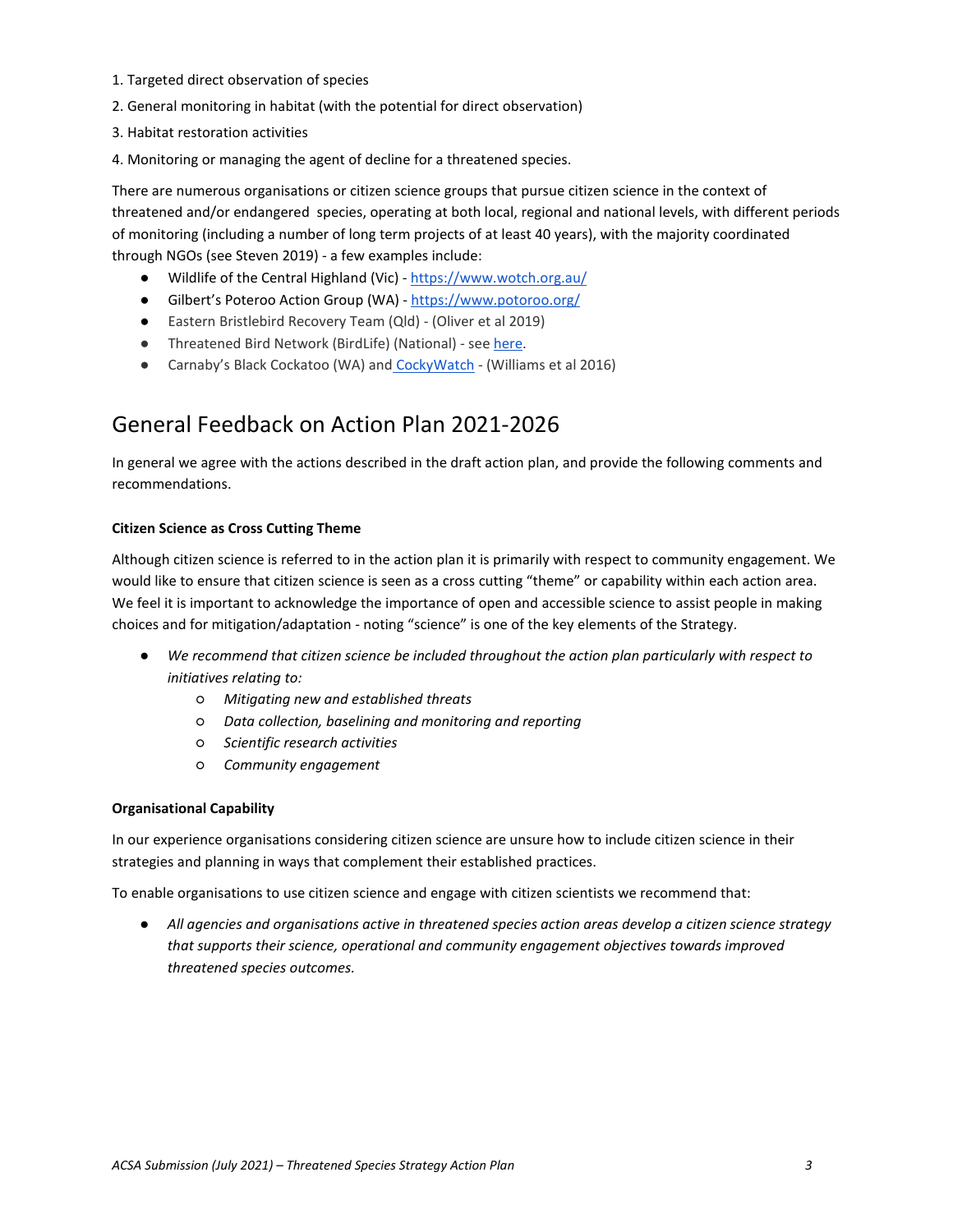# Feedback on Action Areas

### **Action Area 1 - Mitigating new and established threats**

Include the following actions to ensure that a quantitative approach is adopted for planning and monitoring mitigation activities:

- *Establish baseline measurement and monitoring of feral and invasive species.*
- *Develop methodologies, best practices and tools for measurement and monitoring that can be used by communities and citizen scientists on behalf of, and in collaboration with, conservation agencies.*

### **Action Area 2 - Conserving, restoring and improving habitat**

Citizen science empowers communities around their local landscapes and habitats to support its stewardship. Citizen science is a tool not only for land managers (e.g. farmers, private conservation) but can connect those managers with other interested stakeholders to support conservation efforts.

● *Publicly promote and support the stewardship of threatened species and ecological communities by a range of managers and citizen science groups. (2.2)*

### **Action Area 3 - Emergency preparedness and response**

ACSA in partnership with CSIRO and the Atlas of Living Australia produced th[e Citizen Science Bushfire Project](https://biocollect.ala.org.au/bushfire_recovery#isCitizenScience%3Dtrue%26max%3D20%26sort%3DdateCreatedSort)  [Finder](https://biocollect.ala.org.au/bushfire_recovery#isCitizenScience%3Dtrue%26max%3D20%26sort%3DdateCreatedSort)**.** Continuing support and contribution to this type of integration platform will provide a useful resource for stakeholders (e.g. land managers, government agencies, researchers) to connect and engage with the community not only as a way for people to help with and respond to an emergency (e.g. ongoing monitoring of impact) but also as a resource for data, information and tools.

ACSA's collaboration wit[h Minderoo Foundation's Fire and Flood](https://www.minderoo.org/fire-fund/wildfire-and-disaster-resilience-program/) Resilience Initiative, is an example of the need to support existing citizen science projects or platforms to scale or adapt into a natural disaster response context both at the local and national scale.

Another collaborative example is The Bushfire Recovery Project<https://www.bushfirefacts.org/>(Fenner School of Environment and Society, ANU, Climate Change Response Program, Griffith University, and the Great Eastern Ranges Initiative) which brings together key research findings, information and data.

We would therefore recommend an additional action:

● S*upport citizen science platforms, tools and methods that enable members of the public to contribute to and co-design research projects that will increase disaster resilience for landscapes[habitats] and species.*

### **Action Area 5 - Effective planning for conservation**

Citizen science as a method and citizen science data should be included in relevant conservation planning documents and plans as well as best practice guidelines. Citizen scientists and citizen science groups and coordinators should be recognised and supported to be part of relevant conservation partnerships and partner networks.

For this action area our recommendation is to include Citizen Science in the activity relating to development of a partner network:

● *Develop a partner network to implement conservation planning actions for priority species and places, to improve collaboration and participation with other government agencies, citizen science groups and the private sector. (5.1)*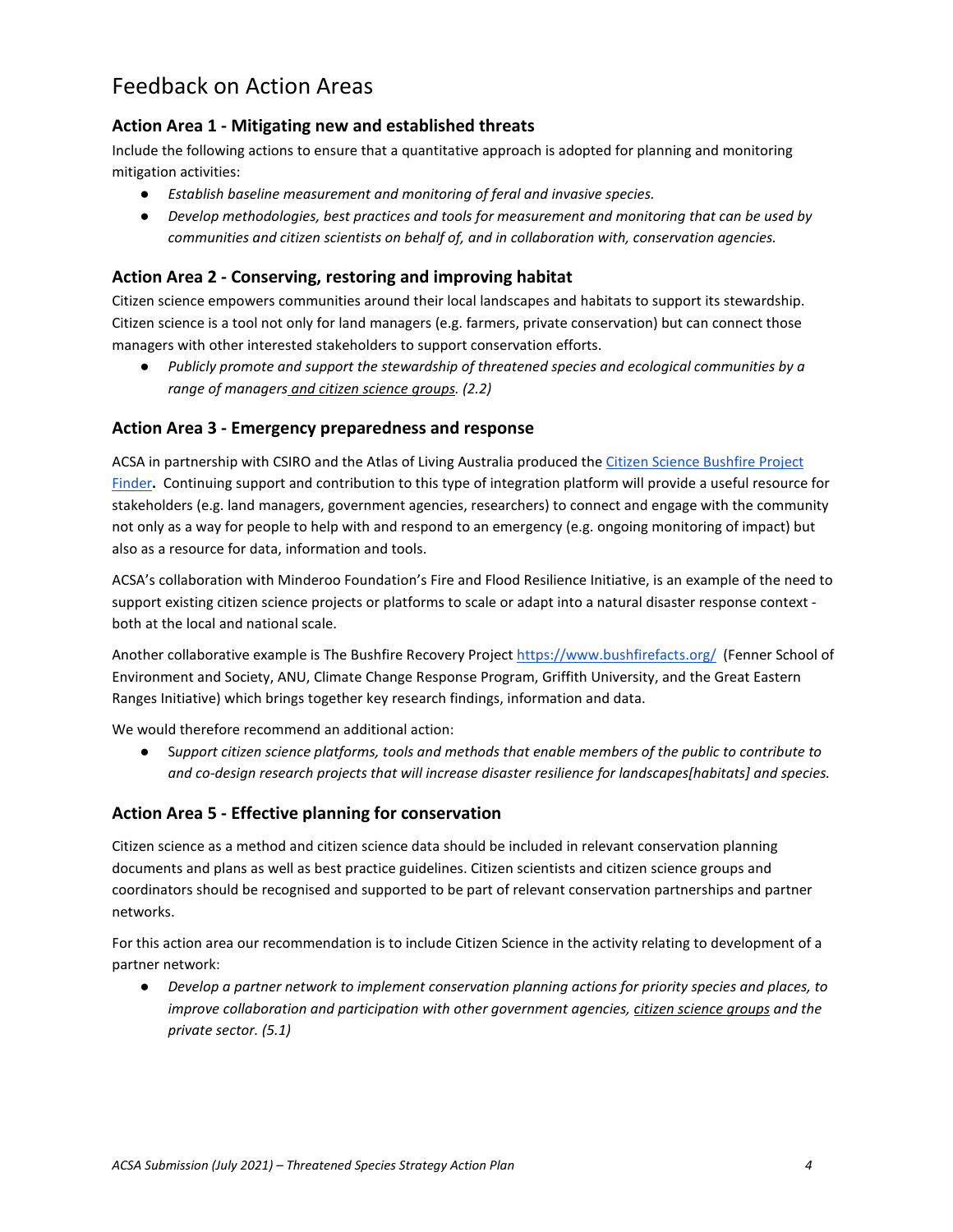### **Action Area 6 - Knowledge and Tools**

The strategy includes traditional sources and data and recognises the complementary nature of Indigenous knowledge to address gaps and provide additional perspectives. Given the increasing use and capability of citizen science we recommend that citizen science be recognised as a third source of data and knowledge available to threatened species policy, research and initiatives.

As with the other two sources it is important to understand the strengths and limitations of each and how to extract the most value from them. This understanding enables organisations to make informed decisions about how different types of data and knowledge are gathered, shared and analysed.

The quality of citizen science data is sometimes cited as an issue that precludes its use. Recent advances in the sophistication of tools, processes, training and data analysis for citizen science negates many of these concerns. Having said that, there is active work underway in Australia and the global science community to continue to improve citizen science data and the tools and platforms used to collect and manage citizen science data.

Our primary recommendation for this action area is:

● *Develop a data, knowledge and tools framework that enables organisations to incorporate traditional, Indigenous and citizen science data to threatened species initiatives in an integrated manner.*

#### *6.1 Monitoring Standards*

We recommend that monitoring standards be defined in ways that enable a wide range of organisations and potentially individuals to contribute to monitoring. If there are multiple ways to monitor a species or place then approaches that do not require investment in expensive equipment and training should be preferred so as not to exclude organisations such as community organisations who could contribute to monitoring.

These standards should also include data standards including FAIR principles, CARE Principles (for Indigenous data - Carroll et al 2020) and Public Participation in Scientific Research-Core [\(PPSR-Core\)](https://core.citizenscience.org/docs/contribute/) standards (at citizen science project level) (see Bowser et al 2020).

Our recommendations with respect to monitoring standards are therefore:

- *Define monitoring standards that consider monitoring costs and the capabilities of those that will undertake the monitoring*
- *Establish monitoring standards for priority species and places, including appropriate data standards.*

### *6.2 Baseline data for priority species and places*

Our recommendations with respect to baseline data is:

● *consider components of Essential Biodiversity Variables (EBVs) as part of collecting baseline data and monitoring for change, noting most EBVs are monitored by citizens and communities (Chandler et al 2017, Jetz et al 2019).* 

Note a number of citizen science projects include long term monitoring data (Steven 2019).

#### *6.3 Mechanisms for improved data sharing*

Data sharing is of course crucial to policy, research and direct initiatives. We know that there are multiple data sharing platforms and initiatives available but no single platform for threatened species and places data. We are supportive of the ARDC collaborativ[e Sensitive Data Pathways](https://www.ala.org.au/blogs-news/improving-access-to-sensitive-species-data/) project involving the Atlas of Living Australia which is bringing together state and commonwealth jurisdictions, and research infrastructures and data repositories around the sharing of threatened and sensitive species data.

An inventory of existing data sharing platforms and mechanisms would serve as a starting point to understand how to effectively make the wide range of data available to those who require it. From the citizen science perspective we recommend: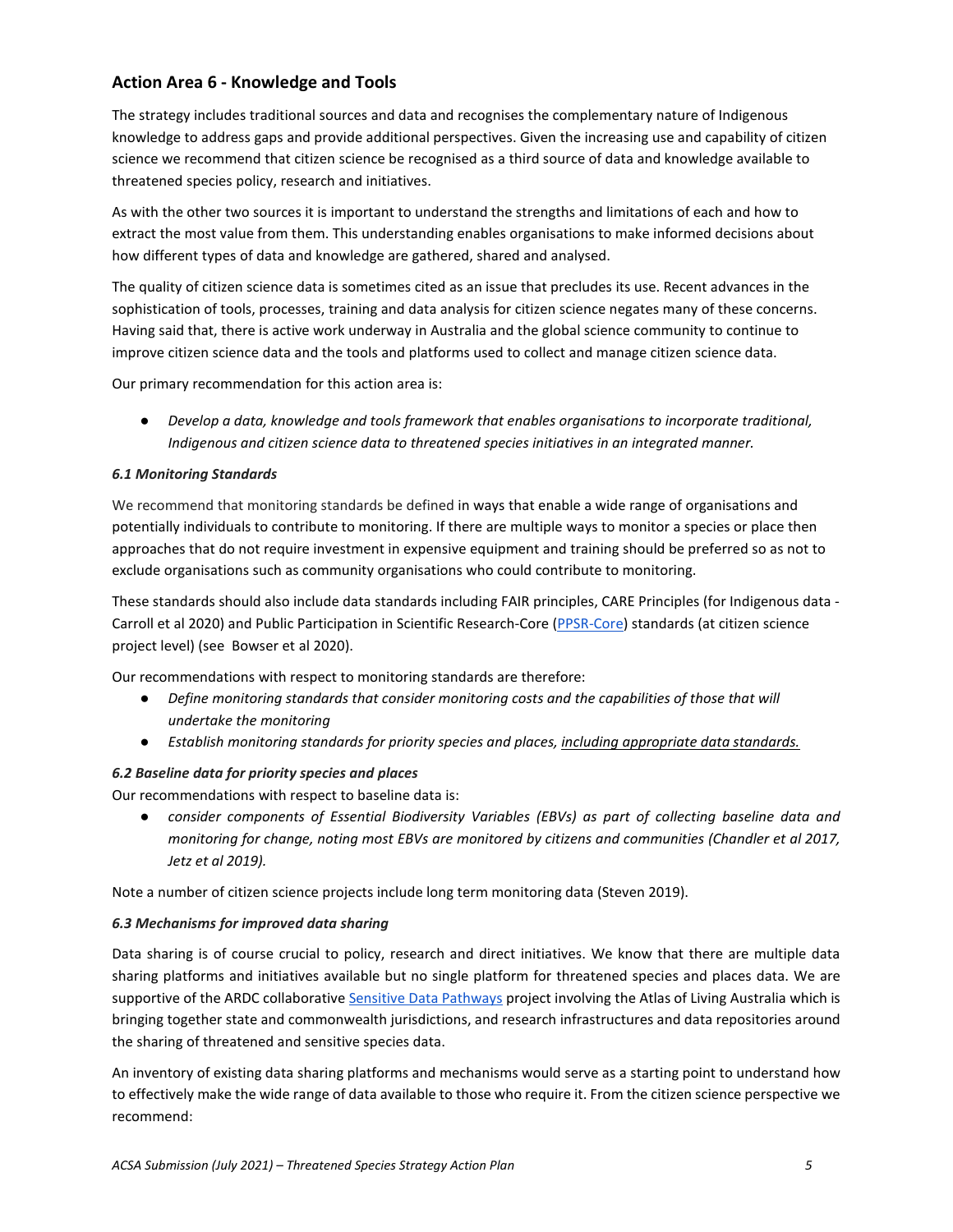● *Include citizen science data in the terms of reference of any activity to define improved data sharing and data sharing infrastructures/platforms for threatened species.*

#### *6.4 Tackling knowledge gaps*

As described in our general comment for Action Area 6, citizen science and Indigenous knowledge already play important roles in addressing knowledge gaps. Our recommendations for 6.4 therefore are:

- *Support citizen science initiatives that create knowledge to fill knowledge gaps.*
- *Incorporate Indigenous knowledge in ways that enable it to be used with other knowledge.*

It should also be noted that knowledge gaps can be identified and filled by innovative modelling techniques and technologies - noting the work of Simon Ferrier and Andrew Hoskins from CSIRO (via a GEOBON/Microsoft [collaboration\)](https://www.earthobservations.org/geo_blog_obs.php?id=470) to extract value (e.g. signal change) from unstructured species occurrence data including citizen science data, and help identify where to invest effort in collecting additional data.

#### *6.5 Developing and deploying new tools and technology*

Citizen science data can be either a primary data source or used to "ground truth" or supplement other data sources. We note existing developments in new tools for data collection (drones, remote sensing of various sorts, low cost sensors) and data analysis (artificial intelligence-based image analysis, data fusion and predictive analytics). Access to many of these technologies is well within the reach of the average citizen and we see an effective use of all of these technologies by citizen scientists. The paper by Ceccaroni et al (2019) provides an excellent overview of the use of AI and ML in a citizen science context, including suggested good practices.

Our recommendations with respect to tools and technology are :

- *Inventory existing tools and their usage to determine whether they can be used more widely or effectively.*
- *Develop tools and technologies in ways that are suitable for deployment via partner organisations such as Indigenous, community, educational and citizen science focused organisations.*
- *Evaluate whether tools and technology can be developed to support Indigenous conservation activities or collect data for inclusion in the baseline data.*
- *Ensure that commercially available tools do not put unreasonable technical or licensing restrictions on access to data collected for the public good.*

### **Action Area 7 - Forging stronger partnerships**

We support the actions (7.1) to strengthen partnerships with Aboriginal and Torres Strait Islander peoples and suggest review of the recent paper by Tengo et al (2021) which talks to the synergies between citizen science and Indigenous science and engaging with complementary knowledge systems using a multiple evidence based approach to contribute to better stewardship of ecosystems.

Recognising different market-based solutions, including crowdfunding (Gall-Cajiao et al 2018), eco-tourism and citizen-science based tourism (e.g. Earthwatch - [https://www.earthwatch.org.au/\)](https://www.earthwatch.org.au/) and how these can generate data and information, we recommend the following additional actions:

- *Engage with the tourism sector to identify the value of threatened species to tourism and innovative models to enable tourism to contribute to threatened species initiatives. (7.2)*
- *Incorporate data collection and monitoring activities into partnerships with landholders. (7.3)*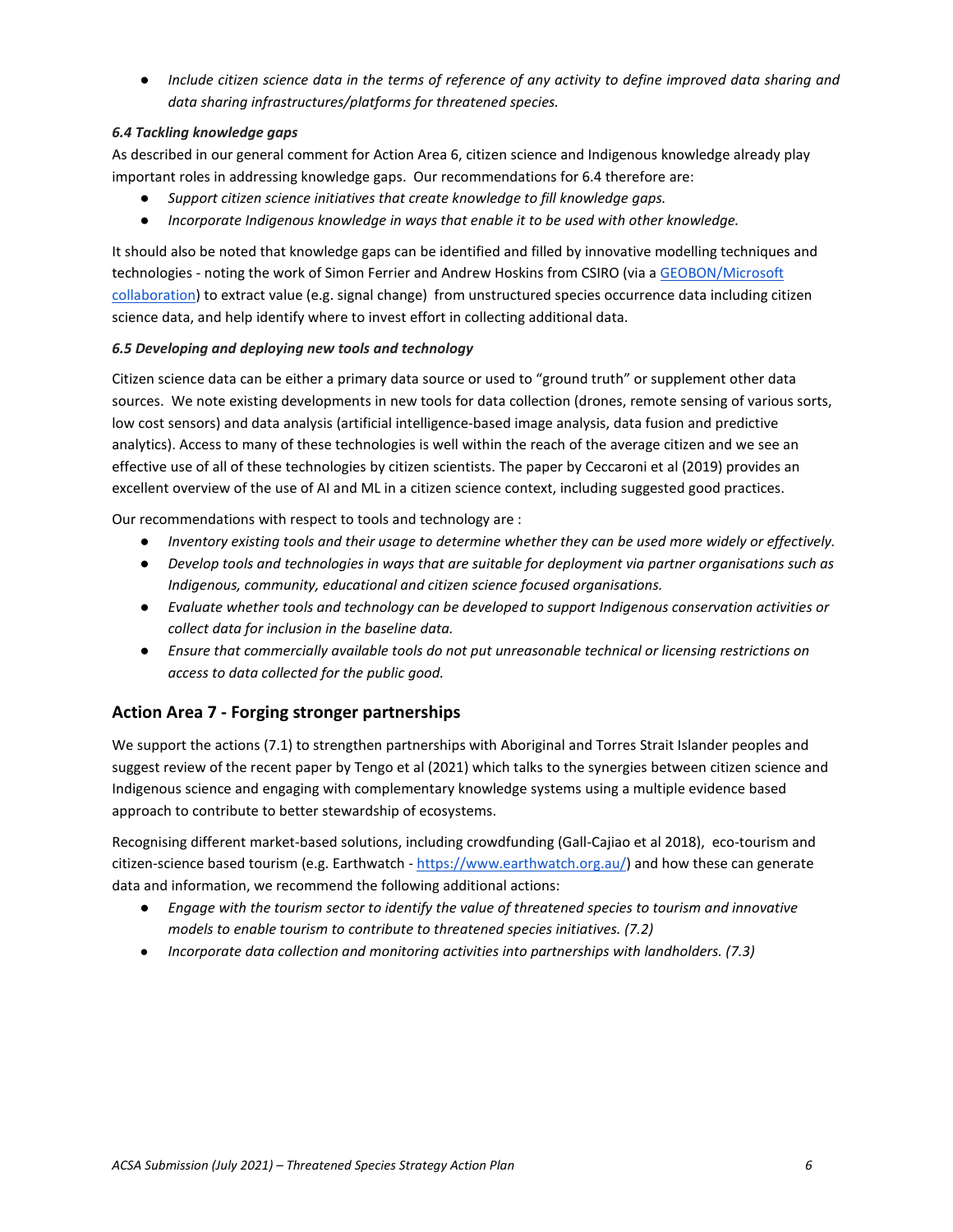## **Action Area 8 - Community leadership and engagement**

As Australia's citizen science peak body we are very supportive of any initiatives to increase the use, participation and impact of citizen science. We refer here to our general recommendation that all participating agencies and organisations develop citizen science strategies to support not only engagement but also to support their science and operational data collection objectives.

We agree with the activity:

● *Work with Citizen Science partners to increase the number of citizen science initiatives engaging participants in threatened species management, monitoring and recovery for priority species and places. (8.1)*

We would suggest the following additional actions

Work with citizen science groups to develop capability building materials, tools and resources that *community organisations can use to increase their participation in threatened species initiatives. (8.2)*

# **Conclusion**

We hope you give this submission full consideration for its potential impact not only in helping to improve threatened species outcomes but also enabling a significant shift in being able to effectively and collaboratively extract value from citizen science.

ACSA would also welcome the opportunity to participate in your targeted online Action Area workshops to further develop specific actions. We are also happy to share any Departmental communications related to the Strategy / Action plan outcomes with our membership and through our communication/social media channels.

Regards Australian Citizen Science Association Erin Roger - Chair Stephanie von Gavel - Vice Chair Peter Runcie - Treasurer

Contact[: acsa@citizenscience.org.au](mailto:acsa@citizenscience.org.au)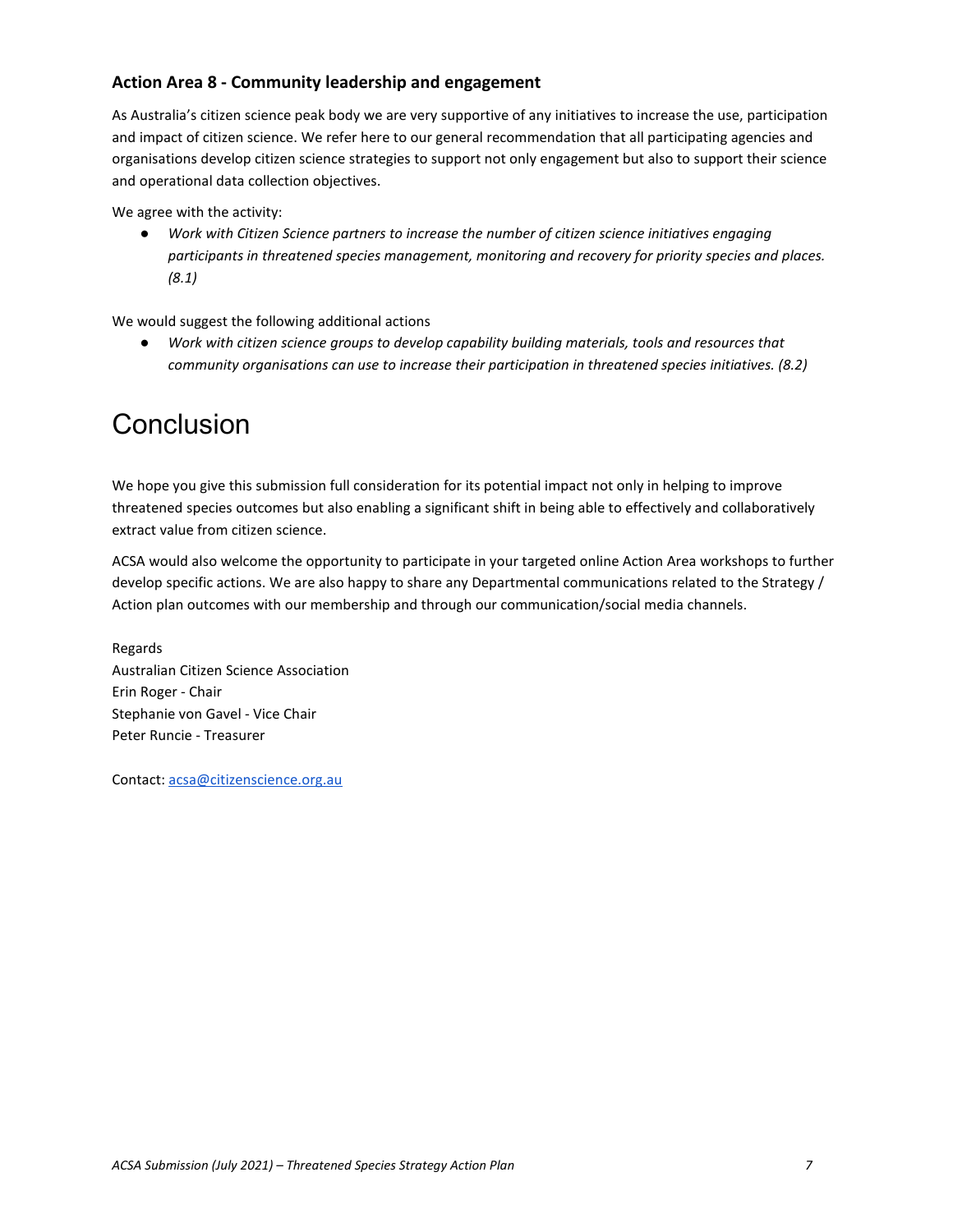# Resources and References

Additional resources or information about citizen science can be accessed here:

- ACSA website https://citizenscience.org.au/
- ACSA Youtube channel https://www.youtube.com/channel/UCEtzSdrExLMkQiF6bDfQ6GQ
- Our publications listings https://citizenscience.org.au/acsa-publication-listings/
- Citizen Science Theory and Practice Journal <https://theoryandpractice.citizenscienceassociation.org/>
- Citizen Science Project Finder for an understanding of the breadth and scope of existing projects <https://citizenscience.org.au/ala-project-finder/>
- See subset of projects contributing to bushfire knowledge [https://citizenscience.org.au/bushfire-project](https://citizenscience.org.au/bushfire-project-finder/)[finder/](https://citizenscience.org.au/bushfire-project-finder/)

### References

- Bowser, A., Cooper, C., de Sherbinin, A., Wiggins, A., Brenton, P., Chuang, T.-R., Faustman, E., Haklay, M. (Muki) . and Meloche, M., 2020. Still in Need of Norms: The State of the Data in Citizen Science. *Citizen Science: Theory and Practice*, 5(1), p.18. DOI[: http://doi.org/10.5334/cstp.303](http://doi.org/10.5334/cstp.303)
- Callaghan C, Nakagawa S, Cornwell WK (2021) Global abundance estimates for 9,700 bird species, Proceedings of the National Academy of Sciences May 2021, 118 (21) e2023170118; <https://www.pnas.org/content/118/21/e2023170118>
- Callaghan, CT, Major, RE, Lyons, MB, et al. Using citizen science data to define and track restoration targets in urban areas. *J Appl Ecol*. 2019; 56: 1998– 2006.<https://doi.org/10.1111/1365-2664.13421>
- Carroll, S.R., Herczog, E., Hudson, M. *et al.* Operationalizing the CARE and FAIR Principles for Indigenous data futures. *Sci Data* 8, 108 (2021). https://doi.org/10.1038/s41597-021-00892-0
- Ceccaroni, L., Bibby, J., Roger, E., Flemons, P., Michael, K., Fagan, L. and Oliver, J.L., 2019. Opportunities and Risks for Citizen Science in the Age of Artificial Intelligence. *Citizen Science: Theory and Practice*, 4(1), p.29. DOI:<http://doi.org/10.5334/cstp.241>
- Chandler et al (2017) Contribution of citizen science towards international biodiversity monitoring, Biological Conservation, Volume 213, Part B, 2017, Pages 280-294 <https://www.sciencedirect.com/science/article/pii/S0006320716303639>
- Fraisl, D., Campbell, J., See, L. *et al.* Mapping citizen science contributions to the UN sustainable development goals. *Sustain Sci* 15, 1735–1751 (2020).<https://doi.org/10.1007/s11625-020-00833-7>
- Fritz, S., See, L., Carlson, T. *et al.* Citizen science and the United Nations Sustainable Development Goals. *Nat Sustain* 2, 922–930 (2019)[. https://doi.org/10.1038/s41893-019-0390-3](https://doi.org/10.1038/s41893-019-0390-3)
- Gallo-Cajiao, E., Archibald, C., Friedman, R., Steven, R., Fuller, R.A., Game, E.T., Morrison, T.H. and Ritchie, E.G. (2018), Crowdfunding biodiversity conservation. Conservation Biology, 32: 1426-1435. <https://doi.org/10.1111/cobi.13144>
- Heberling et al *2021 - [https://www.pnas.org/content/118/6/e2018093118](https://www.pnas.org/content/118/6/e2018093118%20%202)*
- Jetz, W., McGeoch, M.A., Guralnick, R. *et al.* Essential biodiversity variables for mapping and monitoring species populations. *Nat Ecol Evol* 3, 539–551 (2019).<https://doi.org/10.1038/s41559-019-0826-1>
- Lloyd et al 2020 Estimating the spatial coverage of citizen science for monitoring threatened species,, Global Ecology and Conservation, Volume 23, 2020[, https://doi.org/10.1016/j.gecco.2020.e01048](https://doi.org/10.1016/j.gecco.2020.e01048) .
- Mesaglio Thomas, Callaghan Corey T. (2021) An overview of the history, current contributions and future outlook of iNaturalist in Australia. Wildlife Research 48, 289-303. https://doi.org/10.1071/WR20154Pelacho et al 2021 *<https://link.springer.com/content/pdf/10.1007/s11192-020-03724-x.pdf>*
- NESP Threatened Species [https://www.nespthreatenedspecies.edu.au/publications-and-tools/citizen](https://www.nespthreatenedspecies.edu.au/publications-and-tools/citizen-science-for-threatened-species-best-practice-framework)[science-for-threatened-species-best-practice-framework](https://www.nespthreatenedspecies.edu.au/publications-and-tools/citizen-science-for-threatened-species-best-practice-framework)
- Oliver et al 2019 [DIS '19: Proceedings of the 2019 on Designing Interactive Systems ConferenceJ](https://dl.acm.org/doi/proceedings/10.1145/3322276)une 2019 Pages 1335–134[8https://doi.org/10.1145/3322276.3322360](https://doi.org/10.1145/3322276.3322360)